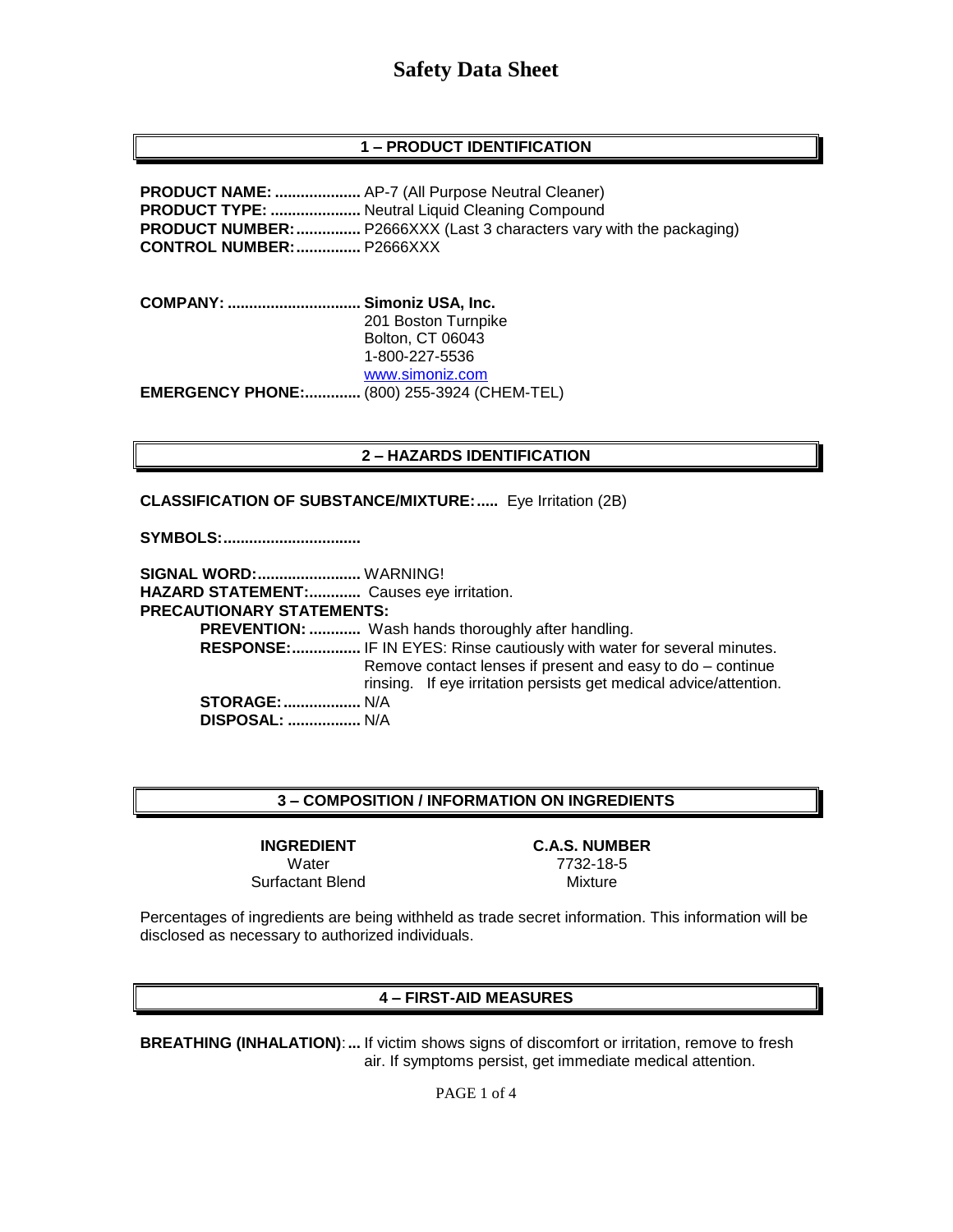| <b>SWALLOWING (INGESTION): .</b> DO NOT INDUCE VOMITING! Drink a large quantity of water or                                                                                        |
|------------------------------------------------------------------------------------------------------------------------------------------------------------------------------------|
| milk. Do not attempt to give liquids to an unconscious person.                                                                                                                     |
| Get immediate medical attention!                                                                                                                                                   |
|                                                                                                                                                                                    |
| minutes. If irritation persists, consult a physician.                                                                                                                              |
| <b>SKIN (DERMAL): </b> Flush from skin and clothing with large amounts of fresh water. If<br>irritation persists, consult physician. Wash contaminated clothing<br>before wearing. |
|                                                                                                                                                                                    |

### **5 – FIRE-FIGHTING MEASURES**

**FLASHPOINT:...........................** This product is non-flammable.

**EXTINGUISHING MEDIA:.........** This product is non-flammable. Use extinguishing media suitable for materials already burning.

**SPECIAL FIRE FIGHTING PROCEDURES: ............**Firefighters working in areas where this product is present should be equipped with an approved, fully enclosed SCBA.

**UNUSUAL FIRE AND EXPLOSION HAZARDS:......**None known.

### **6 – ACCIDENTAL RELEASE MEASURES**

**SPILL PROCEDURES: .............** Dike to prevent spillage into streams or sewer systems. Consult local, state and federal authorities.

**WASTE DISPOSAL: .................** As recommended by local, state and federal authorities.

### **7 – HANDLING and STORAGE**

**STORAGE:................................** Store in a cool, well ventilated area. Avoid overheating or freezing. **HANDLING:...............................** Under normal use according to label instructions, special protection should not be necessary. Wear eye protection if product is likely to splash.Do not place this product in an unmarked container! Keep away from children! Spilled material is slippery.

### **8 – EXPOSURE CONTROLS / PERSONAL PROTECTION**

**RESPIRATORY PROTECTION:**Not usually needed in well-ventilated areas. If needed, use a NIOSH approved respirator. **PROTECTIVE CLOTHING:.......** Nitrile or PVC gloves, and chemical splash goggles. **ADDITIONAL MEASURES: ......** Under normal use according to label instructions, special protection should not be necessary. Wear eye protection if product is likely to splash.Do not place this product in an unmarked container! Keep away from children! Spilled material is slippery.

**INGREDIENT C.A.S. NUMBER PEL**

PAGE 2 of 4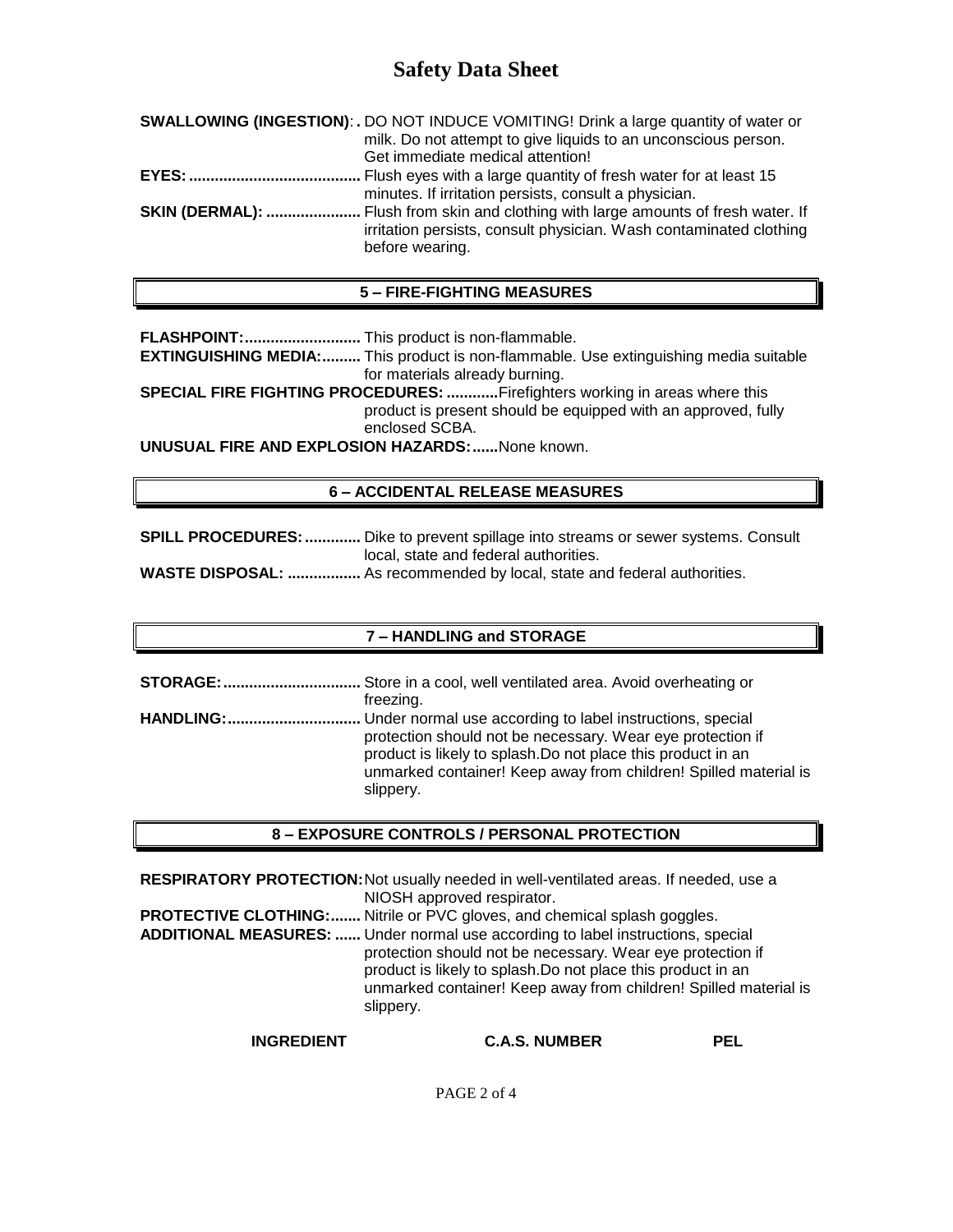Water 7732-18-5 No limits established Surfactant Blend **Mixture** Mixture No limits established

#### **9 – PHYSICAL / CHEMICAL PROPERITES**

**APPEARANCE & ODOR: .........** Yellow transparent liquid, citrus scented. **ODOR THRESHOLD: ...............** N/A **pH:.............................................** 5.5-8.0 **MELTING POINT: .....................** 210 degrees F. **FREEZING POINT: ...................** N/A **BOILING POINT:.......................** 210 degrees F. **BOILING POINT RANGE:.........** N/A **FLASHPOINT:...........................** This product is non-flammable. **EVAPORATION RATE:.............** N/A **FLAMMABILITY (solid/gas):....** N/A **EXPLOSION LIMITS:................** N/A **VAPOR PRESSURE: ................** N/A **VAPOR DENSITY (AIR=1):.......** Greater than 1. **SPECIFIC GRAVITY:................** 1.01 **SOLUBILITY IN WATER: .........** Completely soluble. **PARTITION COEFFICIENT: .....** N/A **AUTO-IGNITION TEMPERATURE:..........................**N/A **DECOMPOSITION TEMPERATURE: ......................**N/A **VISCOSITY: ..............................** Water thin

### **10 – STABILITY and REACTIVITY**

**STABILITY:...............................** Stable under normal conditions. HAZARDOUS DECOMP.: .......... This product not known to polymerize. **INCOMPATIBILITY:..................** Do not mix with other chemicals.

### **11 – TOXICOLOGICAL INFORMATION**

**ROUTE(S) OF ENTRY:.............** Ingestion. Not likely to be inhaled in dangerous amounts. **LISTED CARCINOGEN: ...........** None over 0.1%. **MEDICAL CONDITION AGGRAVATED:..................**May aggravate pre-existing dermatitis. **INHALATION:............................** Not likely to be inhaled in hazardous amounts. Maintain adequate ventilation in the work area. **INGESTION:..............................** This material can cause irritation to the stomach and esophagus if ingested. **EYES:........................................** May cause eye irritation. **SKIN (DERMAL): ......................** This product may cause irritation. When diluted according to label directions, this product will not irritate normal skin. **ACUTE TOXICITY\* (ORAL):…… .............................**>2000 mg/kg **ACUTE TOXICITY\* (DERMAL):.. .............................**>2000 mg/kg **ACUTE TOXCITY\* (INHALATION):..........................**>20,000 ppm V (Gas), >20 mg/l (Vapor), >5 mg/l (Dust)